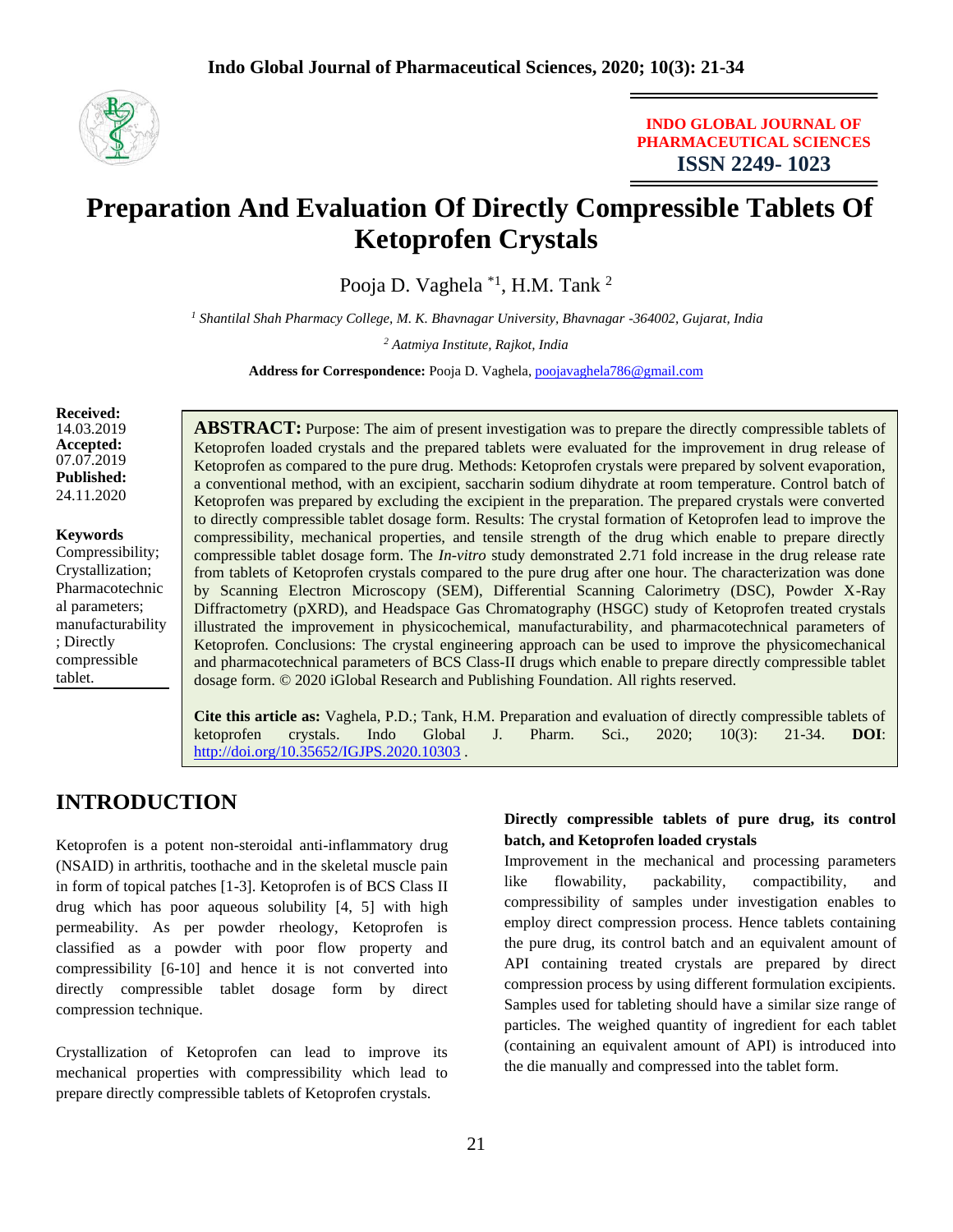**Dissolution Study**

## **1. In-Vitro drug release study of directly compressible tablets of pure drug, its control batch, and Ketoprofen loaded crystals**

Directly compressible tablet dosage form of API loaded crystals can be done without addition of any amount of directly compressible diluent during the tablet formulation while such type of directly compressible diluent is required to be added for the preparation of directly compressible tablet dosage form of pure drug and its control batch which clearly implies that there is an improvement in the flowability, packability, compactibility, and compressibility of API loaded crystals which enable to form directly compressible tablet dosage form.

In-vitro drug release study of directly compressible tablets of pure drug, control batch and API loaded crystals is carried out and compared to determine the improvement, if any, in the amount of drug released from the tablet dosage form of treated crystals compared to the compressed tablets of pure drug and its control batch after scheduled time intervals which furnish an idea about the effect of compression on the samples under investigation from their dissolution behavior.

## **2. Dissolution parameter study of directly compressible tablets of Ketoprofen loaded crystals**

In-vitro drug release study of API loaded crystals in powder form is carried out to determine the amount of drug released after 5, 10, and 60 minutes in order to evaluate the dissolution percent and dissolution efficiency respectively and compared with the in-vitro drug release study of pure drug, and control batch at the same time interval which enable to find the improvement in the dissolution rate, dissolution percent and dissolution efficiency of the treated crystals compared to the pure drug and its control batch.

Dissolution parameters such as dissolution percent (DP5min), dissolution efficiency (% DE10) and time required to release 50% of the drug (t50%) in the respective dissolution medium can be determined to evaluate the solubility and dissolution behaviour of the API loaded crystals and its directly compressible tablets compared to pure drug. Khan and Rhodes had proposed the concept of dissolution efficiency (%DE) [11]. Dissolution efficiency is a measure of the determination of in-vitro drug release data. Dissolution efficiency is defined as the area under the curve (AUC) up to a certain time 't' determined as the percentage of the area of rectangle described by 100% drug release in the same time [12].

………………….…..[1.1]

**3. Statistical analysis of the dissolution profiles of directly compressible tablets of Ketoprofen loaded crystals**

Statistical analysis of the dissolution profiles can be carried out by determining and comparing the similarity factor (f2) and mean dissolution time (MDTin-vitro) of the prepared formulations with pure drug in the respective dissolution medium in order to determine the mean dissolution time of the prepared formulation compared to the pure drug as well as to determine the similarity, if any, between two dissolution profiles of the samples under investigation which suggested the identical dissolution profile of the respective formulation with the pure drug. The value of similarity factor (f2) should be in between 50-100 which indicates the similarity between the two dissolution profiles under investigation.

The similarity factor f2 is assessed by determining the similarity in the percentage drug released between two dissolution profiles and is evaluated by the following equation:

$$
f_2 = 50 \times \log \left[ \left( 1 + \left( \frac{1}{n} \right) \sum_{t=1}^{n} w_t (R_t - T_t)^2 \right)^{-0.5} \times 100 \right]
$$
 ......[1.2]

Where n is the number of withdrawal points, Rt is the percentage drug released of the reference sample at the time point t and T is the percentage drug released of the test sample at the time point t. Similarity factor (f2) value 100% shows the test and reference sample profiles are identical. Therefore values between 50 and 100 indicate the dissolution profiles are identical while values less than 50 indicate an increase in dissimilarity between drug release profiles.

The difference in drug release rate of pure drug and prepared formulations can be evaluated by putting the drug release data into the following equation.

$$
\text{MDT}_{in\text{-vitro}} = \frac{\sum_{i=1}^{n} t_{\text{mid}} \Delta M}{\sum_{i=1}^{n} \Delta M}
$$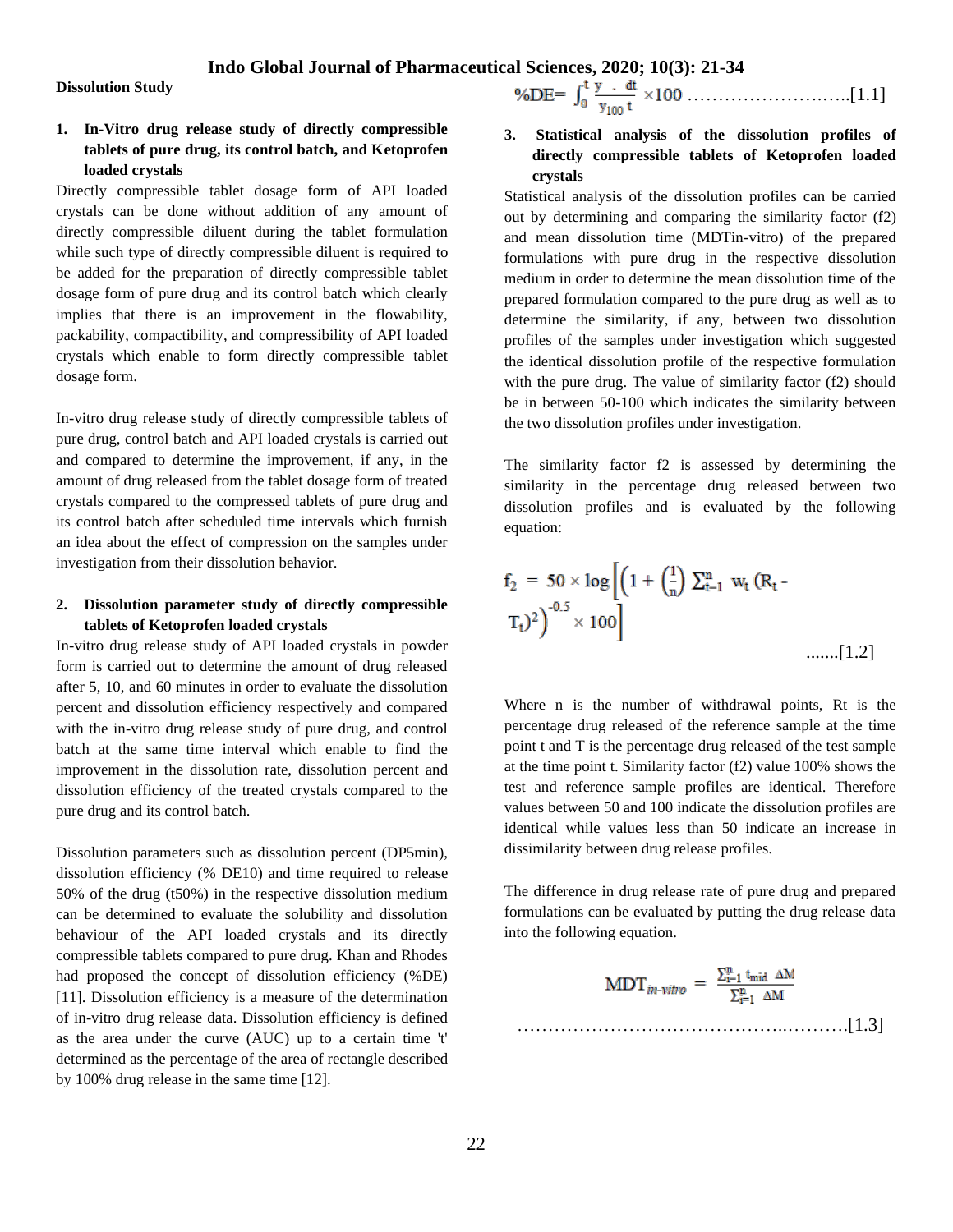Here, i is the number of samples, n is number of drug release times, t and tmid is time at the midpoint between the time ti and ti-1, and ∆M is the amount of drug released (mcg) between the time ti and ti-1. MDT represents the time required for the drug to release which expresses an accurate drug release rate at the specific time of dissolution. It also represents the first statistical moment for the cumulative drug release process. Higher the value of MDT represents the greater drug retarding ability [22].

## **Characterization parameters of Ketoprofen loaded crystals**

#### **1. Scanning Electron Microscopy (SEM) Study**

The SEM study of the pure drug, control batch and Ketoprofen loaded crystals can be done by using scanning electron microscope at different magnification. The study is performed to determine and compare the change in particle size and shape of the samples under investigation in order to evaluate their mechanical property like flowability. Surface topography of the samples can also be analyzed by SEM study.

#### **2. Differential Scanning Calorimetry (DSC) Study**

The Differential scanning calorimetry study of the pure drug, control batch, excipient, physical mixture of API and excipient, and Ketoprofen loaded crystals can be done by using DSC instrument. The study can be performed to determine the melting point, enthalpy of fusion, any polymorphic transition, endothermic and exothermic phenomena of the samples under investigation.

Thermal analysis is performed for the pure drug, excipient and physical mixture of both using DSC to establish the compatibility of materials also. The characterization of treated crystal formulation can also be assessed by interpreting and comparing the DSC spectra of individual components of pure drug, control batch excipient, and physical mixture of an API and excipient.

#### **3. Powder X-Ray Diffractometry (pXRD) Study**

The pXRD study is performed to determine the intensities of pure drug, control batch, excipient, physical mixture of API and excipient, and Ketoprofen loaded crystal formulation at different 2θ values to characterize the crystalline behavior of respective samples and compare them to analyze the change in crystallinity in the final treated crystal formulation. The crystalline or amorphous form of the samples under investigation can be carried out by pXRD study.

## **4. Headspace Gas Chromatography (HSGC) Study**

The analysis of gases in sealed cans and later to the general analysis of vapors in contact with the sample was first termed as 'headspace analysis'. The technique in combination with this analysis used was Gas chromatography and hence the technique is termed as headspace gas chromatography.

Headspace gas chromatography is most suited for the analysis of very light volatiles in samples that can be efficiently partitioned into the headspace gas volume from the liquid or solid matrix sample. Higher boiling volatiles and semivolatiles are not detectable with this technique due to their low partition in the gas headspace volume [13, 14].

## **MATERIALS AND METHODS**

#### **Materials**

Ketoprofen (KETO) was gifted by Emcure Pharmaceuticals Limited, Pune and Saccharin sodium dihydrate (SAC-Na) was gifted by Pure Chem. Pvt. Ltd., Ankleshwar, Gujarat. Disodium hydrogen orthophsophate dihydrate (Na2HPO4) and Potassium dihydrogen phosphate (KH2PO4) were procured from SDFCL, Mumbai. Sodium Hydroxide (NaOH) and Sodium acetate trihydrate were procured from Rankem, New Delhi, India. All other solvents, excipients and chemicals used were of analytical and HPLC grade (Merck Pvt. Ltd., Mumbai, India).

## **Ketoprofen crystals prepared by solvent evaporation method**

Ketoprofen loaded crystals were prepared by conventional solvent evaporation technique using Saccharin sodium dihydrate as an excipient in the molar proportion of 1M:1M which form hydrogen bonding with Ketoprofen. Crystallization of Ketoprofen lead to improve the physicochemical properties like aqueous solubility and invitro dissolution rate. A batch of control crystals was also formulated by excluding excipient and keeping all other experimental parameters same [15, 16].

## **Procedure for the preparation of directly compressible tablets of pure drug, its control batch and Ketoprofen loaded crystals**

Tablets of pure drug, its control batch and Ketoprofen loaded crystals were prepared by direct compression method. All the ingredients were separately weighed and sifted using 40# mesh. API and Mannitol were passed through a 30# mesh. Tablets containing an equivalent amount of API was mixed gently in glass mortar using a pestle with different formulation excipients of directly compressible type and finally, the blend was lubricated with Magnesium stearate and Talc. Before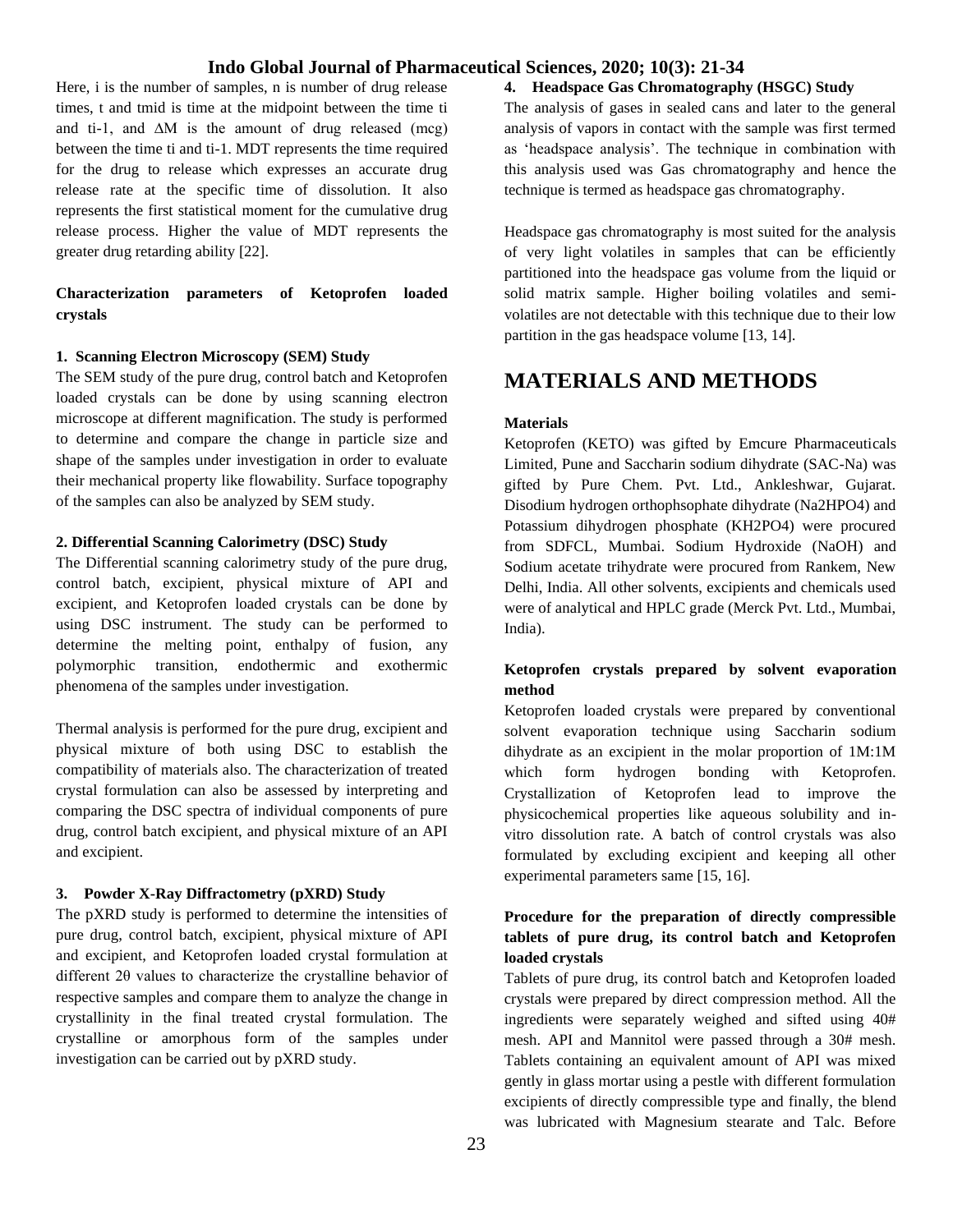compression, the surfaces of punches were lubricated with 2% w/v magnesium stearate in acetone. The powder blend was directly compressed into tablets as per the formulation for the preparation of directly compressible tablets for all batches.

Directly compressible tablets of Ketoprofen loaded crystals, containing an equivalent amount of Ketoprofen, were prepared using 12 mm round concave faced punch of an eight-station rotary tablet machine to obtain tablets of required hardness and thickness. Compression force was kept constant for all formulations. The tablets were ejected and stored in screwcapped bottles for 24 h to determine possible hardening and elastic recovery. The tablets were taken for in-process and finished product evaluation tests carried out immediate after ejection and also after relaxation period of 24 h. The tablets were studied in three replicates. The same technique was applied for the preparation of tablets of the pure drug as well as of control batch of Ketoprofen.

## **Evaluation Parameters of Directly Compressible Tablets of Pure Drug, its Control Batch and Ketoprofen Loaded Crystals**

## **1. Uniformity of Weight**

The USP XXX weight variation test was carried out by weighing 20 tablets individually of each batch separately and calculating the average weight and comparing the individual tablet weight to average weight.

#### **2. Thickness**

The thickness was measured by digital vernier calipers (Digimatics). The thickness of tablets for each batch was measured in mm.

#### **3. Hardness Test**

Hardness was measured by Monsanto hardness tester. From each batch, ten tablets were tested. The force required to break the tablet is recorded. The hardness of tablets for each batch was measured in kg/cm2.

#### **4. Friability Test**

Twenty tablets were weighed and placed in the Roche friabilator (Electrolab – EF 2, USP). The apparatus was rotated at 25 RPM for 4 minutes then the tablets were dedusted and weighed again. The percentage friability was measured for each batch.

## **In-Vitro drug release study of directly compressible tablets of Ketoprofen pure drug, its control batch and Ketoprofen loaded crystals (IP X)**

In-vitro dissolution measurements were carried out in USP dissolution test apparatus (Electrolab Dissolution Tester TDT-06P, USP). The dissolution profile of directly compressible tablets of Ketoprofen pure drug, its control batch and treated crystals were studied in 900mL of Phosphate buffer pH 7.5. The directly compressible tablets were placed in a dissolution flask containing 900 mL of the dissolution medium, thermostated at 37  $\pm$  0.5 °C, with a paddle (USP Type II) with a rotation speed of 50 RPM for one hour.

After each time interval i.e., 5, 10, 15, 20, 30, 40, 50 and 60 minutes, the samples (5 mL) were withdrawn and replaced immediately with fresh dissolution medium. The samples were filtered and one milliliter of the filtrate was diluted with respective buffer solution till the absorbance was measured in the range of 0.2 - 0.8. All the samples were assayed similarly by measuring the absorbance spectrophotometrically at 260 nm wavelength for the dissolved drug. The dissolution experiments were conducted in triplicate and the mean of the absorbances was calculated. After one hour of dissolution, the amount (%) of the Ketoprofen drug dissolved was calculated graphically and used as comparison parameter in dissolution studies.

#### **Characterization parameters**

The prepared Ketoprofen loaded crystals and control batch were characterized by comparing them with the pure drug for the following attributes:-

#### **1. Scanning electron microscopy (SEM) study**

Morphology and surface topography of pure drug, control batch and API loaded crystals were visualized by SEM instrument of Zeiss Evo® 18 special edition, Germany.

Dried each sample under analysis was placed on the aluminum stubs previously fixed with double-sided sticky carbon tape separately and placed each stub in their appropriate position denoted on the stage of the instrument. The analysis was done under vacuum and photographs were taken at various magnifications to observe the surface morphology, shape, and size of each sample.

#### **2. Differential scanning calorimetry (DSC) study**

Compatibility study and characterization of pure drug, Saccharin sodium excipient, physical mixture of drug and excipient, control batch and API loaded crystals were done by interpreting the DSC spectra of the respective samples analyzed by DSC-60, Shimadzu, Japan. The calibration was done by using Indium as standard.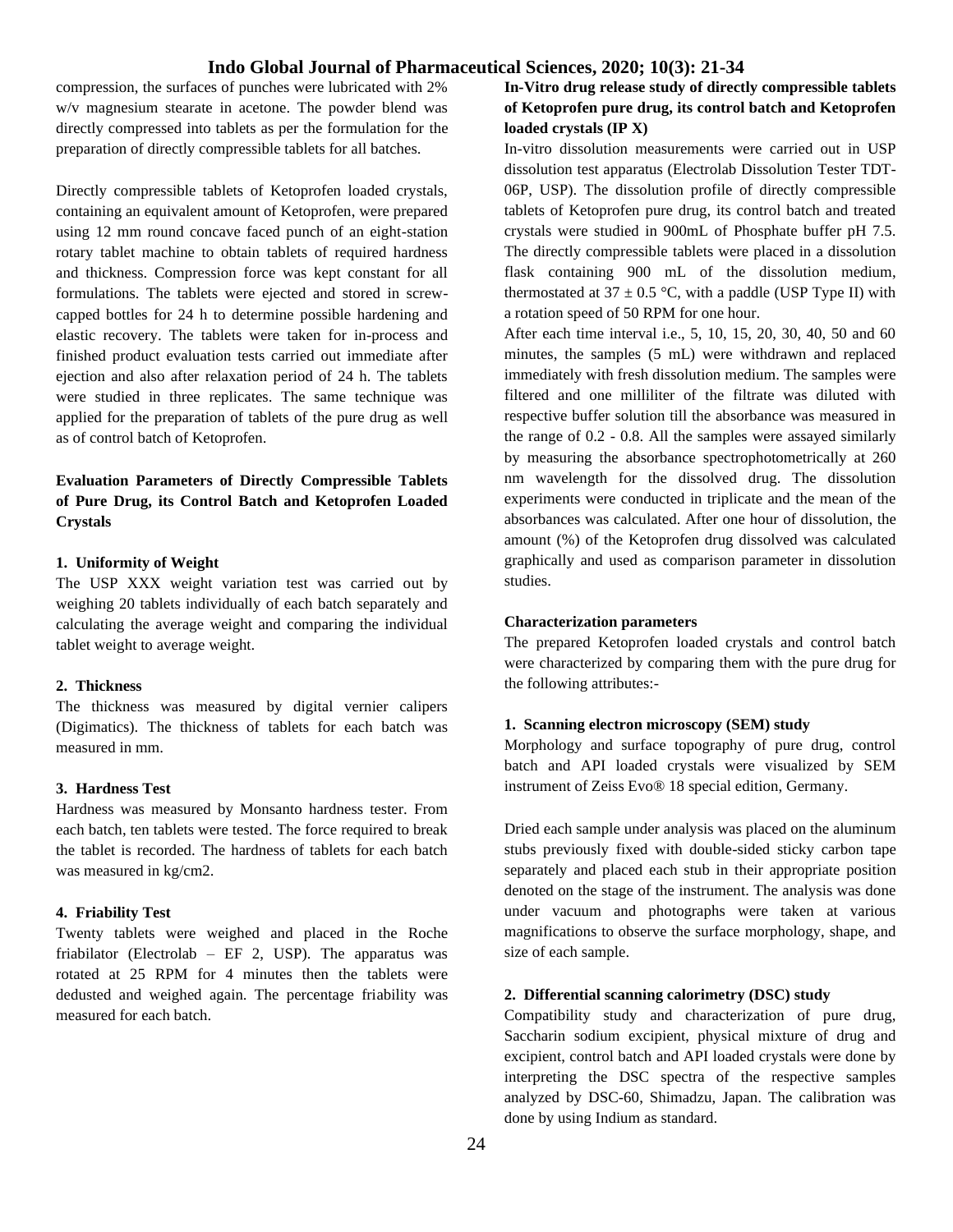The analysis was performed under a nitrogen purging rate of 100 ml/min. Accurately weighed each sample (about 3 mg) were placed in aluminum crucibles separately and sealed with a pin hole-pierced cover. Thermal curves were recorded at a heating rate of 10 °C/min from 25 °C to 300 °C against a sealed aluminum empty crucible as a reference.

### **3. Powder x-ray diffractometry (pXRD) study**

The crystalline state of pure drug, Saccharin sodium excipient, physical mixture of drug and excipient, control batch and API loaded crystals was confirmed with powder X-ray diffractometry (pXRD) and CuKα radiation using Rigaku Xray Diffractometer – Ultima IV, Mumbai. The instrument was operated in 2θ scale with an angular range of 10° to 80.0064° at a scan rate of 0.0499°. The intensity of samples was compared at different diffraction patterns of 2θ values to characterize the crystalline behavior of the respective samples using a wide angle X-ray diffractometer.

#### **4. Headspace gas chromatography study (HSGC)**

#### **4.1 Preparation of blank solution**

Blank solution was prepared by transferring 5 ml of diluent [water:DMF (50:50)] into a headspace vial. The Polytetrafluoroethylene (PTFE) butyl septa was closed and sealed with aluminium crimp cap.

#### **4.2 Preparation of standard solutions**

Standard solution of Ethanol (1000 ppm) was prepared by accurately measuring ethanol (5 μL) and diluted it up to 5 mL with diluent [Water:DMF (50:50)] while second standard solution of Ethanol (2000 ppm) was prepared by accurately measuring ethanol (10  $\mu$ L) and diluted it up to 5 mL with diluent [Water:DMF (50:50)] for quantitative determination of ethanol in standard solution. This solution was transferred into a headspace vial. The PTFE butyl septa was closed and sealed with aluminium crimp cap.

#### **4.3 Preparation of sample solution**

Sample solution equivalent to 503 mg of Ketoprofen crystals, was used after dilution up to 5 mL with diluent [Water:DMF (50:50)] and then transferred accurately into headspace vial. The PTFE butyl septa was closed and sealed with aluminium crimp cap.

#### **4.4 Procedure for gas chromatography**

As per the above cited procedure, 1 vial for a blank solution, 2 vials for standard solutions (1000 ppm and 2000 ppm), and 1 vial for sample solution, were prepared. These sealed vials were placed in the sample magazine and headspace analyzer was started to run. Peaks were measured and chromatograms

were recorded. The concentration of ethanol (volatile organic component) in the sample can be calculated as [15, 17, 18]:

Amount of organic solvent (ppm) =  $\frac{A}{C}$  ×  $\frac{W_s}{W_s} \times 1,000,000$ …………….........................[2.1]

Here, A and C are the average peak area responses of solvent in the sample and standard preparation, respectively. Ws and Wt are weight in mg of standard and test sample, respectively.

## **4.5 Method parameters of HSGC for Ketoprofen loaded crystals**

Instrument: Perkin Elmer Clarus 500 (GC-FID)

Column: ZB-5 (30m\*0.25mm\*0.25μm)

Oven program: Initial Temp: 40°C Hold 2.00 min; Ramp: 10 °C /min to 150°C holds for 2.00 min; Total run time: 15.00 min; Split ratio: 20:1; Detector: 200°C; Injector temperature: 150°C; Carrier Gas: N2; Pressure : 10 psi

## **RESULTS AND DISCUSSION**

## **Formulation of directly compressible tablets of Ketoprofen pure drug, its control batch and Ketoprofen loaded crystals**

Formulation for the preparation of directly compressible tablets of Ketoprofen pure drug, control batch and treated crystals is shown in the **Table 1** [19, 20].

## **Preparation of directly compressible tablets of Ketoprofen pure drug, its control batch and Ketoprofen loaded crystals**

By comparing the formulation of the preparation of directly compressible tablet of Ketoprofen pure drug, its control batch and Ketoprofen loaded crystals, it was found that 16.25% of Microcrystalline Cellulose (MCC), a directly compressible diluent, was required to be added for the preparation of directly compressible tablets of Ketoprofen pure drug and its control batch while it was not added for the preparation of directly compressible tablets of Ketoprofen loaded crystals which clearly stated that there was a considerable improvement in the properties of drug for making directly compressible form. Therefore, it was revealed that the packability, compactibility, and compressibility of Ketoprofen loaded crystals were better than the Ketoprofen pure drug and its control batch as well. Hence Ketoprofen loaded crystals could be easily converted into conventional and most acceptable directly compressible tablet dosage form as per the formulation is shown in the **Table 1**.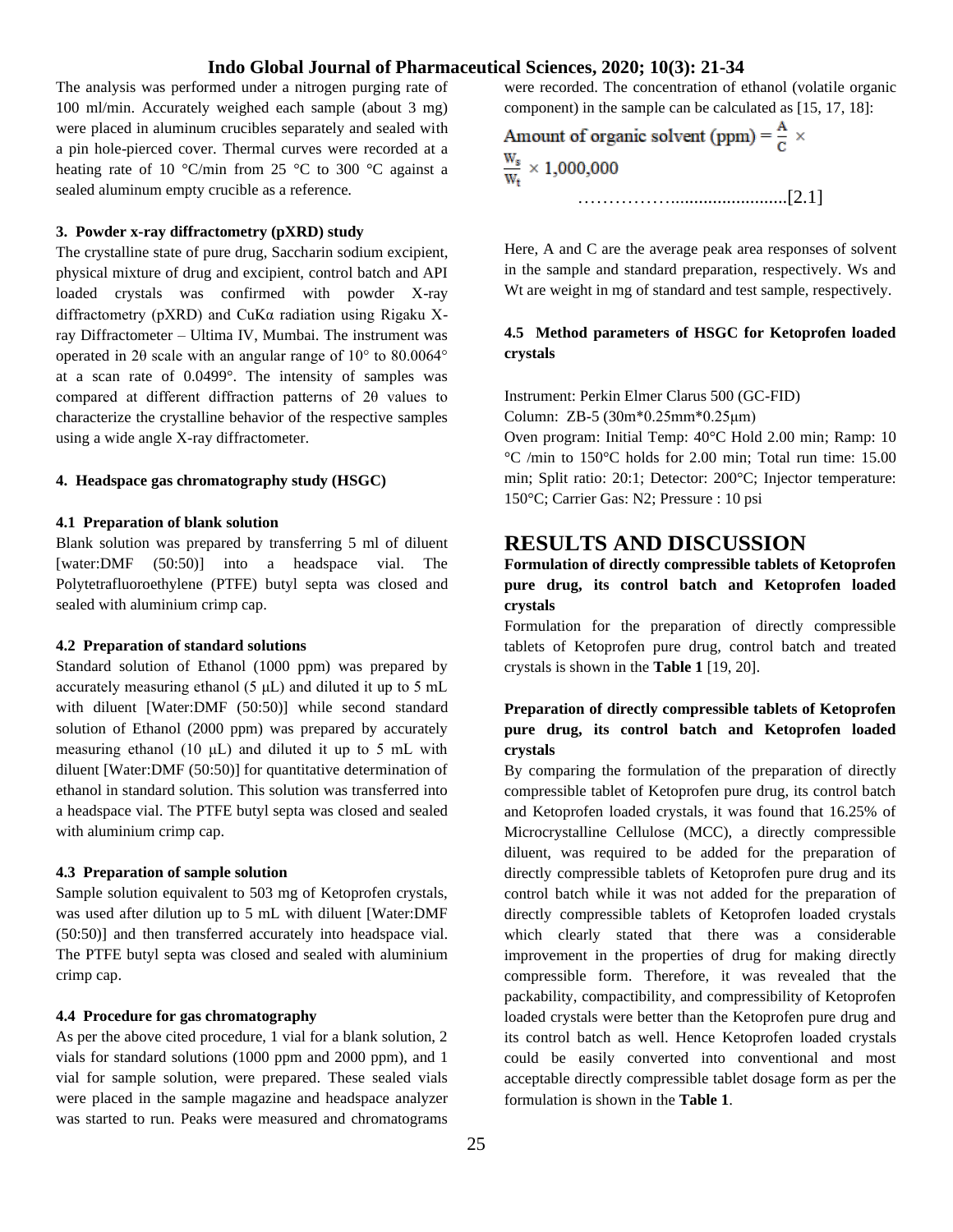**Table 1 Formulation for the preparation of directly compressible tablets of Ketoprofen pure drug, control batch and Ketoprofen loaded crystals**

|                       | <b>Ingredients</b>                  | Amount per tablet                          |                              |                                                                |  |
|-----------------------|-------------------------------------|--------------------------------------------|------------------------------|----------------------------------------------------------------|--|
| Sr.<br>N <sub>0</sub> |                                     | <b>Ketoprof</b><br>en pure<br>drug<br>(mg) | Contr<br>ol<br>batch<br>(mg) | <b>Treated</b><br><b>Crystals</b><br>of<br>Ketoprof<br>en (mg) |  |
|                       | Ketoprofen                          | 100                                        | 100                          | 100                                                            |  |
| 1                     | Saccharin Sodium (SAC-<br>Na)       |                                            |                              | 52                                                             |  |
|                       |                                     |                                            |                              | 152<br>(equivalen<br>t to 100<br>mg<br>Ketoprofe<br>n)         |  |
| 2                     | Microcrystalline<br>cellulose (MCC) | 65                                         | 65                           |                                                                |  |
| 3                     | Crospovidone                        | 25                                         | 25                           | 25                                                             |  |
| 4                     | Polyvinyl Pyrrolidone<br>(PVP K30)  | 15                                         | 15                           | 15                                                             |  |
| 5                     | Aspartame                           | 10                                         | 10                           | 10                                                             |  |
| 6                     | <b>Magnesium Stearate</b>           | 8                                          | 8                            | 8                                                              |  |
| 7                     | Talc                                | $\overline{4}$                             | $\overline{4}$               | 4                                                              |  |
| 8                     | Mannitol                            | 173                                        | 173                          | 186                                                            |  |
|                       | <b>TOTAL</b>                        | 400                                        | 400                          | 400                                                            |  |

As per the IP 2010, Vol.III, daily intake of Saccharin sodium should not be more than 5 mg/kg of body weight. In the formulation, shown in Table 1, of directly compressible tablet dosage form of Ketoprofen loaded crystals contain 100 mg Ketoprofen and 52 mg Saccharin sodium excipient and hence the amount of Saccharin sodium (SAC-Na) was not beyond the acceptable limit.

#### **Evaluation parameters of directly compressible tablets**

Evaluation of directly compressible prepared tablets of Ketoprofen pure drug, its control batch and Ketoprofen loaded crystals were performed and the results obtained are reported in **Table 2**. From the results shown in the **Table 2**, it was found that all the parameters of tablets were good in acceptance criteria.

## **In-Vitro drug release study of directly compressible tablets of Ketoprofen loaded crystals**

Drug release profiles of directly compressible tablets of Ketoprofen pure drug, its control batch and Ketoprofen loaded crystals were studied and the results obtained are illustrated in the **Table 3**. In-vitro drug release data (**Table 3**) and profile (**Figure 1**) depicted that there was a significant difference in the CPR of directly compressible tablets of Ketoprofen pure drug, its control batch and treated crystals. The CPR of the directly compressible tablets of Ketoprofen loaded crystals

26

after one hour was maximum 53.27% with 2.71 fold while control batch tablets showed 36.32% with 1.85 fold drug release compared to Ketoprofen pure drug 19.63% drug release within one hour.

#### **Table 2. Comparison of general parameters of directly compressible tablets of pure Ketoprofen, control batch and Ketoprofen loaded crystals**

| Sr. No.        | <b>Parameters</b>                         | Pure<br>Ketoprof<br>en<br>[KETO] | <b>CONTRO</b><br>L [C] | <b>KETO:</b><br>SAC-<br>N <sub>a</sub><br>(1M:1)<br>$\mathbf{M}$ |
|----------------|-------------------------------------------|----------------------------------|------------------------|------------------------------------------------------------------|
| 1              | Weight<br>Variation<br>(mg)               | $407.46 +$<br>1.81               | $408.88 +$<br>1.73     | 406.39<br>± 1.57                                                 |
| $\overline{2}$ | $+ SD^*$<br>Thickness<br>$(mm) \pm SD^*$  | $2.95 \pm$<br>0.06               | $2.9 + 0.08$           | $2.85 \pm$<br>0.09                                               |
| 3              | <b>Hardness</b><br>$(Kg/cm^2)$ ±<br>$SD*$ | $5.4 + 0.27$                     | $5.4 + 0.14$           | $5.6+$<br>0.15                                                   |
| 4              | Friability (%<br>$loss) \pm SD^*$         | $0.23 \pm$<br>0.08               | $0.21 + 0.05$          | $0.19 \pm$<br>0.07                                               |

of three observations



**Figure 1. Comparison of In-Vitro Drug Release Profile in Phosphate Buffer pH 7.5 at 37 °C**  $\pm$  **0.5 °C. Directly Compressible Tablets of Ketoprofen Pure Drug (KETO), Control Batch (C) and Ketoprofen Loaded Crystals with [1M:1M] (A)**

The results clearly revealed that the physical properties of Ketoprofen pure drug were improved by the crystal engineering approach as there was a remarkable increase in the aqueous solubility of directly compressible tablet dosage form which was further in a correlation with the drastic increase in dissolution rate of the drug. It was also depicted that there was an improvement in the mechanical properties and compressibility of Ketoprofen loaded crystals compared to its pure drug.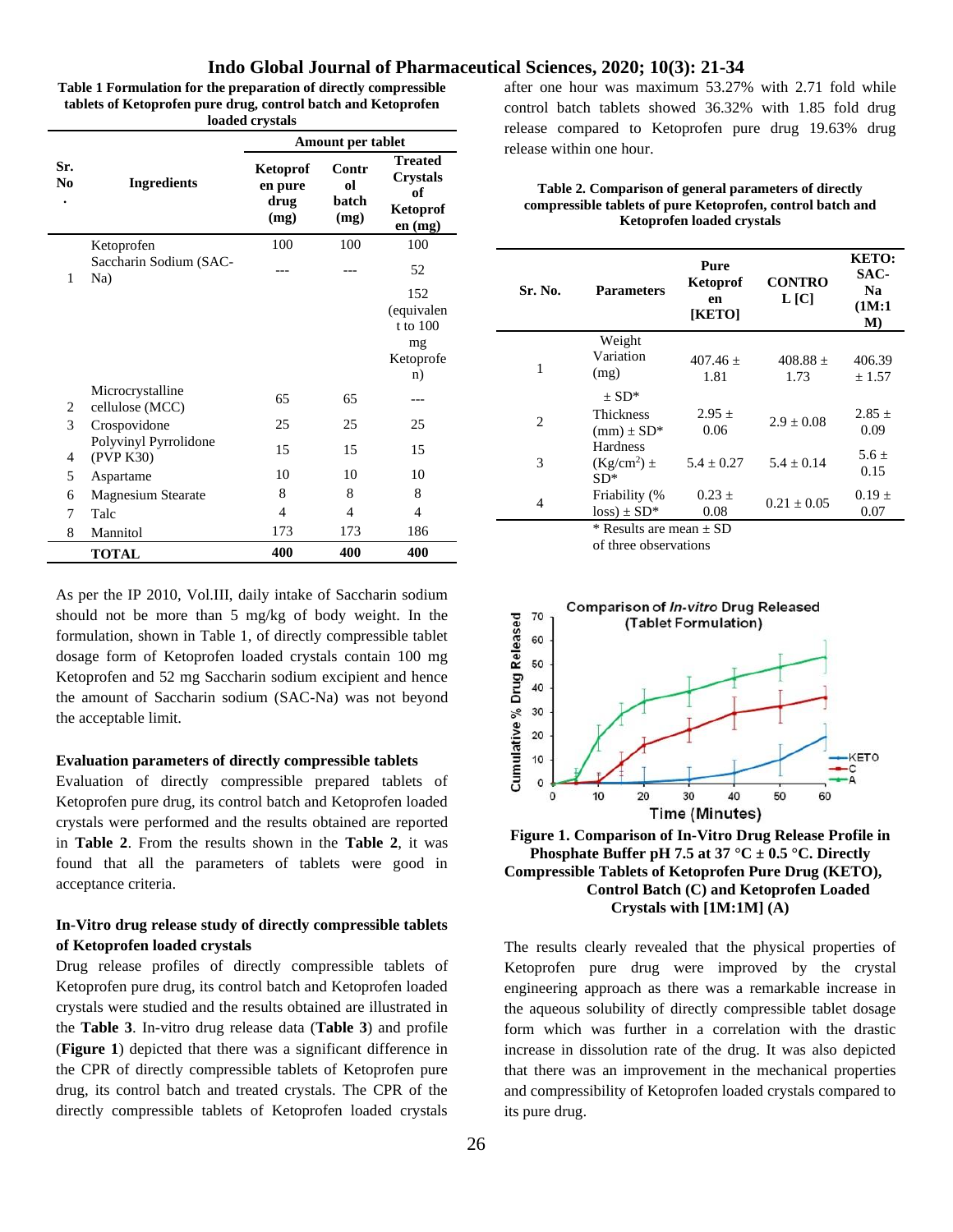**Table 3** *In-Vitro* **dissolution profile of directly compressible tablets of Ketoprofen pure drug, control batch and Ketoprofen loaded crystals**

| <b>Time</b> | <b>Cumulative % Drug Released</b> |                                  |                                              |  |
|-------------|-----------------------------------|----------------------------------|----------------------------------------------|--|
| (Minutes)   | $KETO+$<br>$SD^*$                 | <b>CONTROL</b><br>$[C] \pm SD^*$ | <b>KETO:SAC-Na</b><br>$(1M:1M) [A] \pm SD^*$ |  |
| $\theta$    | 0                                 |                                  |                                              |  |
| 5           | $0.23 + 4.34$                     | $0.34 + 2.88$                    | $2.00 + 4.74$                                |  |
| 10          | $0.35 + 3.44$                     | $0.96 + 3.71$                    | $19.35 + 5.24$                               |  |
| 15          | $0.37 + 4.99$                     | $8.57 + 4.86$                    | $29.27 + 4.64$                               |  |
| 20          | $0.59 + 6.68$                     | $16.24 + 3.31$                   | $34.61 + 5.05$                               |  |
| 30          | $1.74 + 5.43$                     | $22.65 + 5.11$                   | $38.67 + 6.40$                               |  |
| 40          | $4.70 + 5.33$                     | $29.65 \pm 6.78$                 | $44.46 + 4.11$                               |  |
| 50          | $10.08 + 6.57$                    | $32.40 + 6.91$                   | $48.99 + 5.62$                               |  |
| 60          | $19.63 + 5.54$                    | $36.32 + 4.73$                   | $53.27 + 6.91$                               |  |

 $*$  Results are mean  $\pm$  SD of three observations

## **Dissolution parameter study of directly compressible tablets of Ketoprofen loaded crystals**

Dissolution parameters such as dissolution percent (DP5min), dissolution efficiency (% DE10) and time to release 50% of the drug (t50%) were determined in the medium of Phosphate buffer pH 7.5. The results showed (**Table 4**) that there was a remarkable difference in the dissolution parameters of tablets of Ketoprofen pure drug, control batch and Ketoprofen loaded crystals because Ketoprofen is practically insoluble in water while there was a noticeable improvement in the dissolution of drug from tablets of Ketoprofen crystals probably due to the formation of hydrogen bonding between the drug and excipient. Hence, there was a significant difference in the dissolution parameters of tablets of Ketoprofen loaded crystals compared to the pure drug as well as control batch.

**Statistical analysis of the dissolution profiles of directly compressible tablets of Ketoprofen loaded crystals** Similarity factor (f2) and mean dissolution time (MDT) were determined for the comparison of dissolution profiles of tablets of Ketoprofen loaded crystals with pure drug and its control batch studies at Phosphate buffer pH 7.5. From the results of **Table 5**, it was seen that there was no any similarity  $(f2 < 50)$  by comparing the dissolution profiles of tablets of Ketoprofen pure drug with Ketoprofen loaded crystals and control batch. Ketoprofen is practically insoluble in water while in case of control batch, an improvement in the dissolution was seen. In case of directly compressible tablets of Ketoprofen loaded crystals, there was a drastic improvement in the dissolution of the drug was observed. Hence, there was no any similarity by comparing the dissolution profile of tablets of Ketoprofen pure drug with its control batch as well as Ketoprofen loaded crystals.

**Table 4 Dissolution parameters for directly compressible tablets of Ketoprofen loaded crystals**

|                         | $%$ DE <sub>10</sub>      | $DP_{5min}$ , %              | $t_{50}$<br>min                  |
|-------------------------|---------------------------|------------------------------|----------------------------------|
| <b>Sample</b>           | <b>Tablet formulation</b> | <b>Tablet</b><br>formulation | <b>Tablet</b><br>formulat<br>ion |
| Ketoprofen<br>pure drug | 0.354                     | 0.233                        |                                  |
| Control<br>batch        | 0.961                     | 0.336                        |                                  |
| Treated<br>crystals     | 19.352                    | 2.004                        | 53                               |

MDT value was less for tablets of Ketoprofen loaded crystals and control batch compared to Ketoprofen pure drug because of the improvement in the aqueous solubility as well as invitro drug release study for directly compressible tablets of crystals [22].

#### **Table 5 Value of f<sup>2</sup> and MDT for directly compressible tablets of Ketoprofen loaded crystals**

|                         | $\mathbf{f}_2$            | MDT, min                  |  |
|-------------------------|---------------------------|---------------------------|--|
| <b>Sample</b>           | <b>Tablet formulation</b> | <b>Tablet formulation</b> |  |
| Ketoprofen<br>pure drug |                           | 46.981                    |  |
| <b>Control batch</b>    | 40.471                    | 24.225                    |  |
| <b>Treated crystals</b> | 30.325                    | 16.309                    |  |

## **Characterization parameters**

#### **1. Scanning Electron Microscopy (SEM) study**

SEM study was performed to identify and compare the morphology of pure Ketoprofen drug (**Figure 2**), control batch (**Figure 3**) and Ketoprofen loaded crystals (**Figure 4**). Scanning electron images were taken at different magnifications of the samples.

Scanning electron image of pure Ketoprofen drug illustrated the smaller size and irregular shape of the drug. Moreover, it was also found that the pure drug was appeared as an agglomerated form because of charge distribution on its surface which resulted into the very poor flow of the drug [23, 24].

Images of control batch suggested that increase in the size of particles might improve the flowability compared to the Ketoprofen pure drug [25].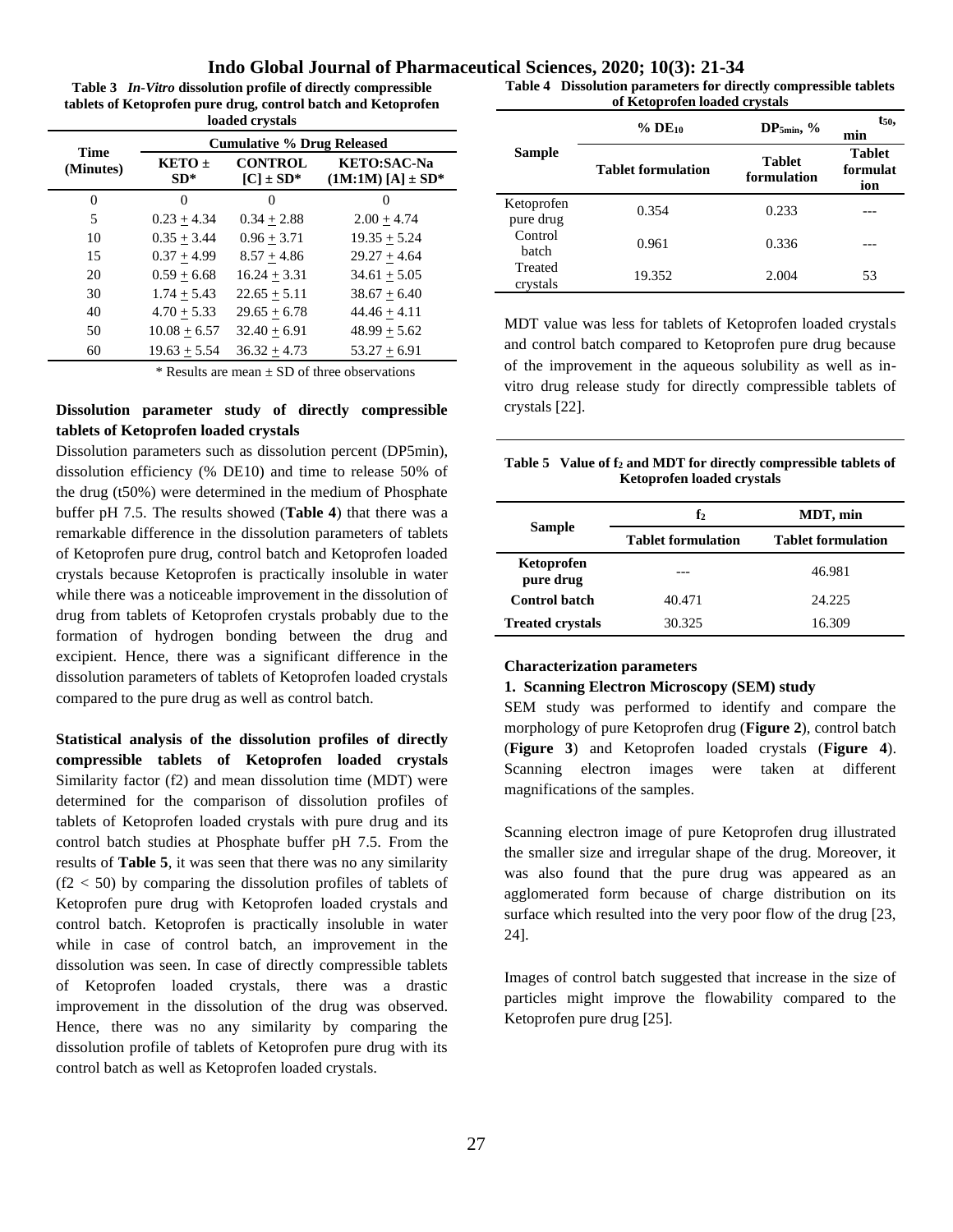**Indo Global Journal of Pharmaceutical Sciences, 2020; 10(3): 21-34**



**Figure 2.** Scanning Electron Microscopy of Pure Drug Ketoprofen



**Figure 3.** Scanning Electron Microscopy of Control Batch



**Figure 4.** Scanning Electron Microscopy of Treated Crystal Formulation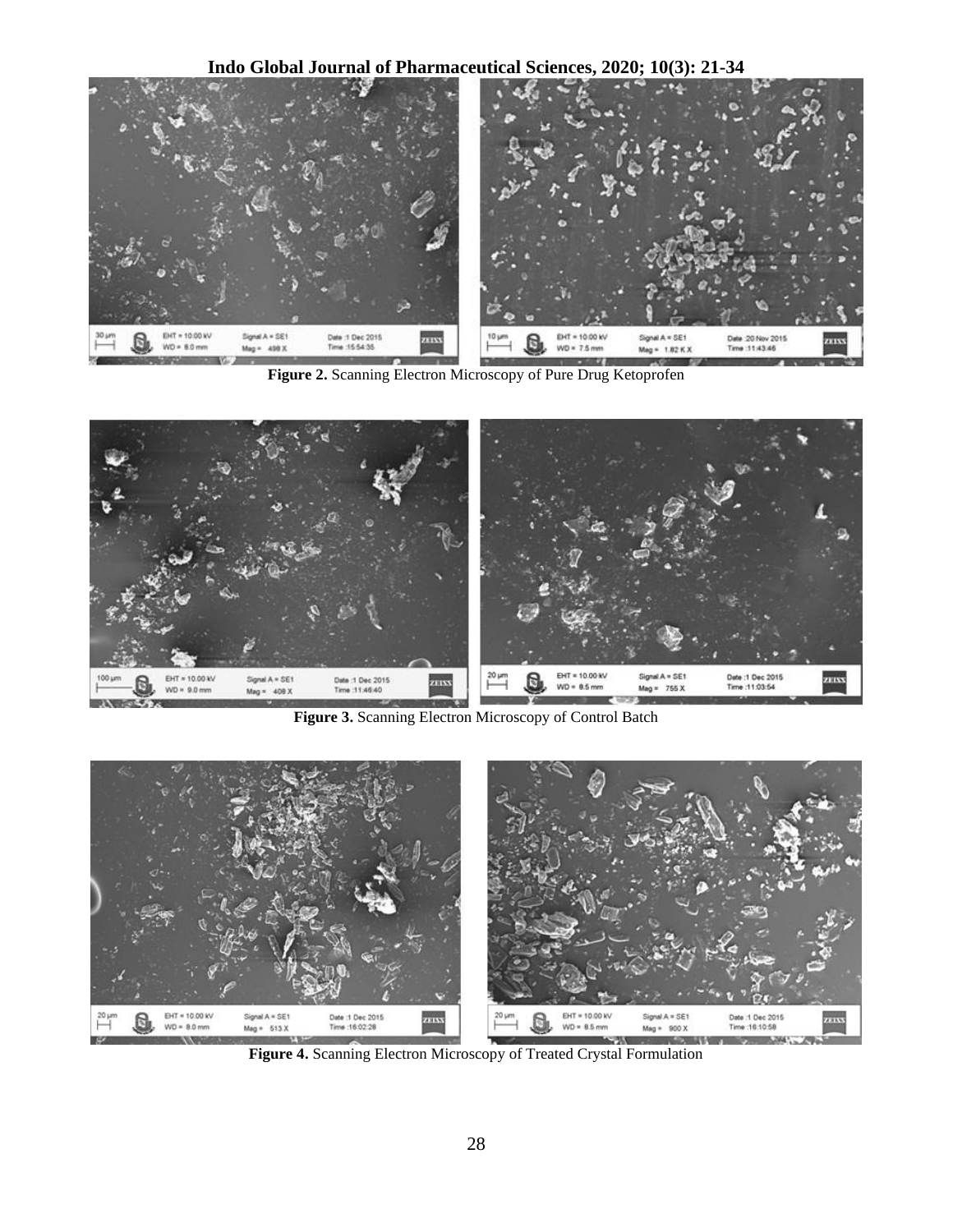**Table 6 Data Analysis of Ketoprofen Crystals by HSGC**

| v<br>Sr.<br>No. | Name of<br><b>Sample</b><br>mixed<br>with<br><b>Diluent</b> | Peak<br>of<br>EtO<br>H at | Any<br>other<br>peak<br>observed                                                                                       | <b>Observatio</b><br>n of EtOH<br>peak | <b>Inference</b>                                         |
|-----------------|-------------------------------------------------------------|---------------------------|------------------------------------------------------------------------------------------------------------------------|----------------------------------------|----------------------------------------------------------|
| 1               | Blank<br>(Only<br><b>Diluent</b><br>without<br>$EtOH$ )     |                           | Peak of<br>Diluent is<br>observed<br>at 6.84                                                                           | EtOH peak<br>not<br>observed           | EtOH is<br>absent in<br><b>Blank</b><br>sample           |
| $\overline{c}$  | Standard1<br>(EtOH<br>1000)                                 | 3.05                      | Peak of<br>Diluent is<br>observed<br>at 6.85                                                                           | EtOH peak<br>observed                  | EtOH is<br>present in<br>Standard1<br>sample             |
| 3               | Standard <sub>2</sub><br>(EtOH<br>2000)                     | 3.04                      | Peak of<br>Diluent is<br>observed<br>at 6.84                                                                           | EtOH peak<br>observed                  | EtOH is<br>present in<br>Standard <sub>2</sub><br>sample |
| $\overline{4}$  | Ketoprofe<br>n crystals<br>(1M:1M)                          |                           | Peak of<br>otherthan<br>EtOH<br>compone<br>nt is<br>obseved<br>at 6.54<br>Peak of<br>Diluent is<br>observed<br>at 6.84 | EtOH peak<br>not<br>observed           | EtOH is<br>absent in<br>the<br>Ketoprofe<br>n crystals   |

Scanning electron image of Ketoprofen loaded crystals showed a remarkable change in the appearance of the particles with platy shaped equidimensional crystals of larger size. It was an indication of the modification in the mechanical properties of Ketoprofen pure drug [26, 27]. Moreover, the Ketoprofen loaded crystals was not cohesive in nature. Thus, the flow properties were improved [28].



**Figure 5. DSC Spectra of Ketoprofen Pure Drug**

#### **2. Differential Scanning Calorimetry (DSC) study**

DSC thermogram of pure Ketoprofen drug (**Figure 5**), Control batch (**Figure 6**), Saccharin sodium (**Figure 7**), Physical mixture of KETO and SAC-Na in 1:1 molar ratio (**Figure 8**) and treated crystal formulation in 1:1 molar ratio of KETO:SAC-Na (**Figure 9**) are illustrated respectively.

The DSC thermograms for Ketoprofen pure drug showed sharp melting endothermic peaks at 97.88 °C ( $\Delta Hf = -254.95$ ) mJ). The sharp peak suggests the crystalline nature of the sample.

The thermogram of control batch showed an endothermic melting peak at 96.65 °C ( $\triangle Hf = -232.96$  mJ).



**Figure 6. DSC Spectra of Control Batch of Ketoprofen**



**Figure 7. DSC Spectra of Saccharin Sodium Excipient**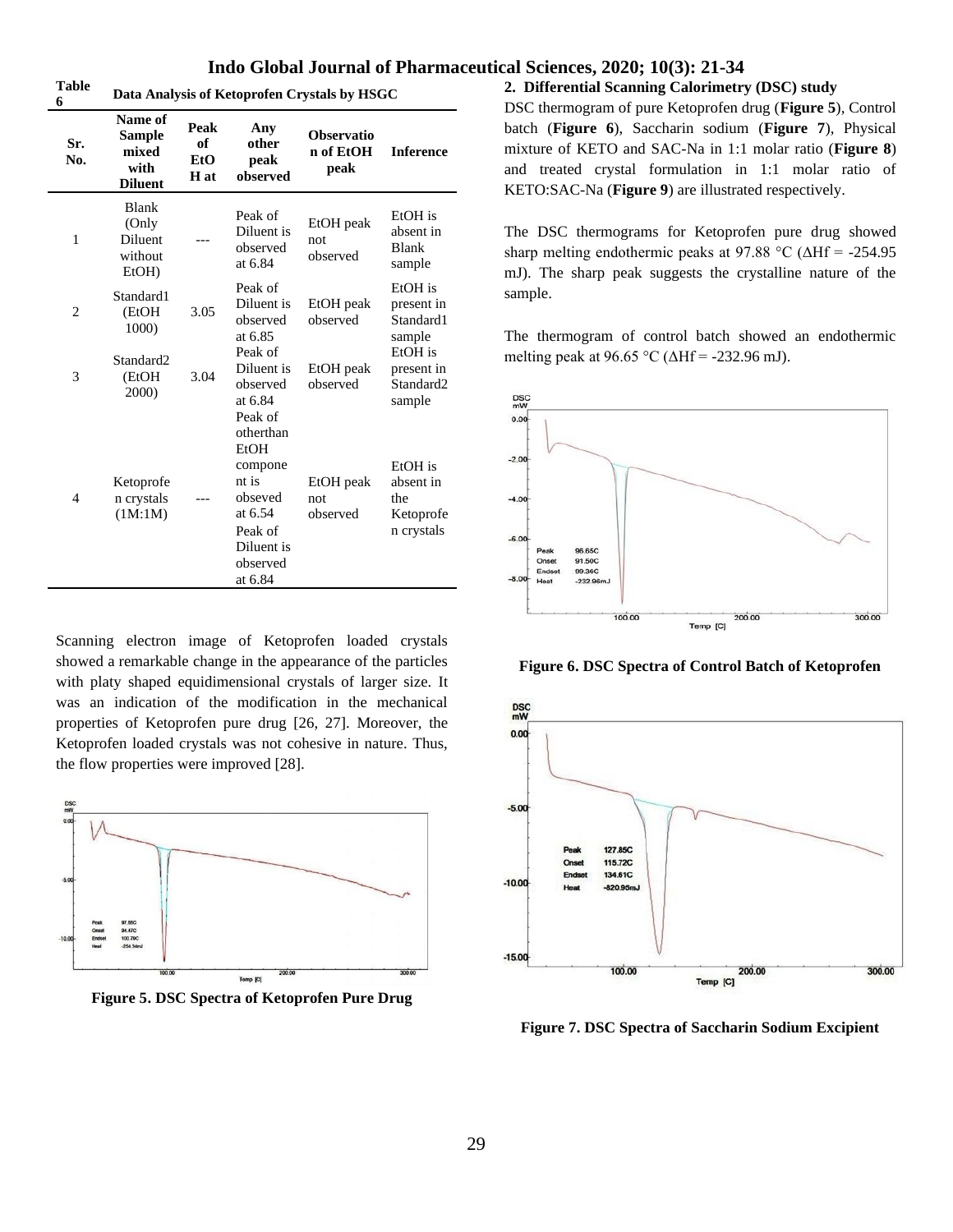

**Figure 8. DSC Spectra of Physical Mixture of KETO:SAC-Na [1M:1M]**

Thermogram of Excipient Saccharin sodium demonstrated an endothermic melting peak at 127.85 °C ( $\triangle Hf = -820.95$  mJ) which is an agreement with the reported melting point of Saccharin sodium.



**Figure 9. DSC Spectra of Ketoprofen Loaded Crystals**

The compatibility of Ketoprofen pure drug and Saccharin sodium excipient was further confirmed by comparing their respective DSC spectra with their physical mixture. DSC thermogram illustrated that physical mixture showing almost similar identical melting endotherm which indicates that there was no any interaction between the drug and excipient. The melting peak of the drug was shifted might be due to mixing with an excipient.

The DSC thermogram for KETO:SAC-Na [1M:1M] treated crystals showed endothermic sharp melting behavior with a sharp peak at 88.39 °C ( $\Delta Hf = -261.06$  mJ). The downward shift or drastic depression in the endothermic peak of the drug also indicated the interaction of the drug with Saccharin sodium [29]. It might be possible that the interaction of Ketoprofen and Saccharin sodium lead to the formation of hydrogen bonding which contributed to improving the aqueous solubility of Ketoprofen [30].

The thermal behavior of treated crystal was distinct and unique from the individual components, suggests the formation of new Ketoprofen-Saccharin sodium treated crystal phase [31]. A single endothermic transition of treated crystal demonstrates the stability of the phase until the melting point and indicates the absence of any unbound or absorbed solvent.

Moreover, the melting endotherm of the treated crystal was quite shorten compared to the pure drug, perhaps due to the formation of a new crystal phase with the greater disorder in the crystal structure happened during solvent evaporation process with excipient owing to the interaction through hydrogen bonding between Ketoprofen pure drug and Saccharin sodium excipient [32].

#### **3. Powder X-Ray Diffractometry (pXRD) study**

Powder X-ray diffraction pattern of Ketoprofen pure drug, Control batch, Saccharin Sodium excipient, Physical mixture of Ketoprofen and Saccharin Sodium in a molar proportion of 1:1 and Ketoprofen loaded crystal formulation were recorded as illustrated in the diffraction patterns (**Figure 10**). In case of Ketoprofen pure drug, pXRD spectra revealed high intensity reflections with characteristic sharp peaks at 13.1912°, 14.3879°, 17.3297°, 18.3768°, 20.0223°, 22.9143°, 23.9614°,  $27.1526^{\circ}$  and  $29.4462^{\circ}$  (20).

Recrystallized Ketoprofen (Control batch) from ethanol (95%) showed different pXRD pattern compared to pure drug. pXRD spectra of recrystallized Ketoprofen showed highest intense peaks at 18.327° and 22.8644° which were high intense peaks with the pure drug. Moreover, the next higher intensity peak was observed at  $14.4377^{\circ}$  (20). Theta region between  $10^{\circ}$  to  $50^\circ$  was almost same as pure drug and revealed that all peaks were slightly shifted which might be an evidence of retention of crystalline nature of the drug. The thermogram of control batch sample in DSC also showed a slight difference in endothermic peak compared to pure drug.

Saccharin Sodium diffractogram exhibited a distinct pattern with diffraction peaks at 11.3961°, 12.1441°, 16.0333°, 16.8311°, 18.0278°, 20.6705°, 22.9641°, 24.7592°, 25.6068°, 27.352°, 28.3991°, 29.3465°, 30.7426°, 31.1415°, 35.0308°,  $36.1776^{\circ}$ ,  $43.3079^{\circ}$  and  $46.898^{\circ}$  (2 $\theta$ ). Diffractogram physical mixture of KETO:SAC-Na in 1M:1M proportion (**Figure 10**) showed the characteristic peaks of the pure components at nearby identical angles, which proved that no interactions took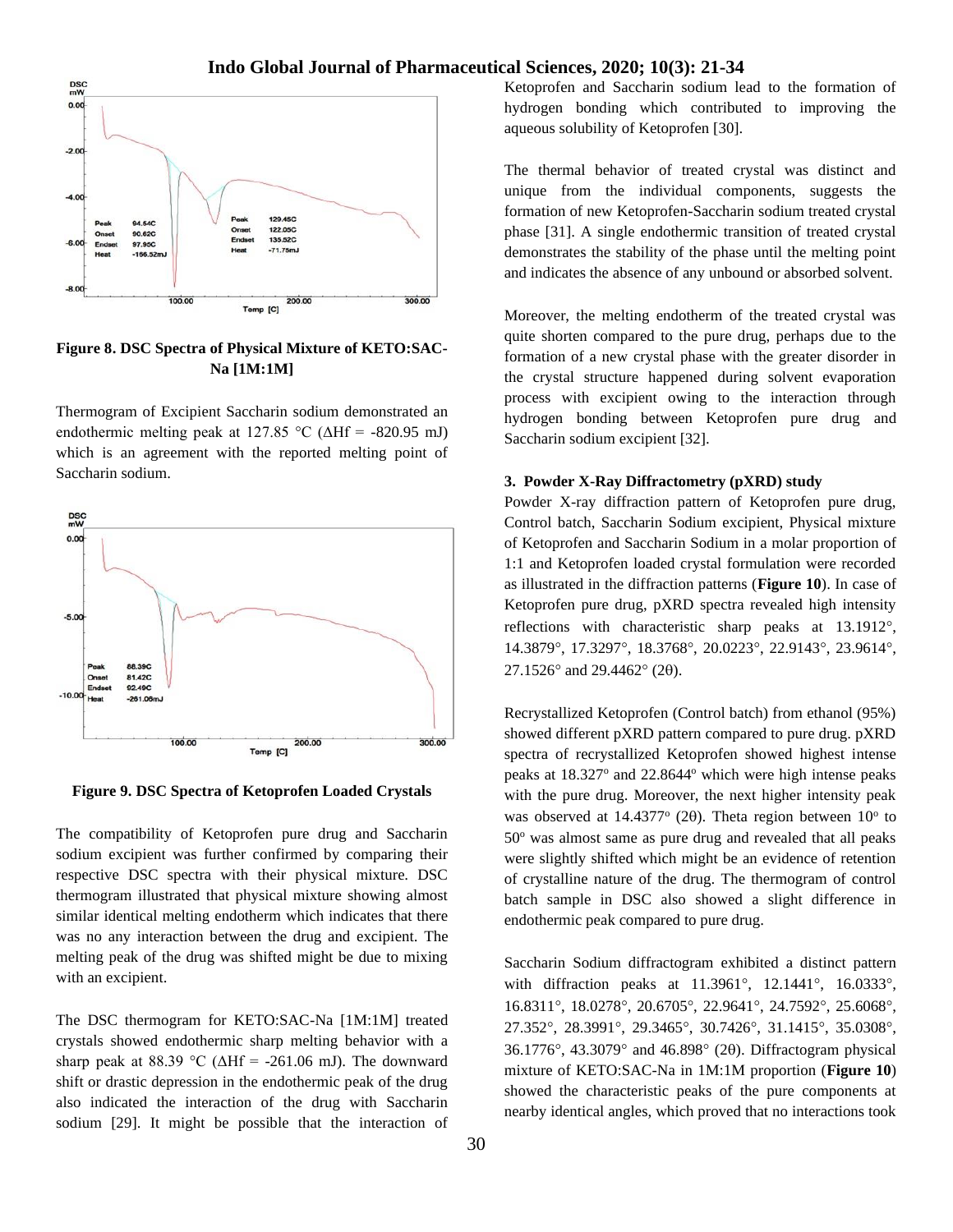place during mixing. Crystals of Ketoprofen-Saccharin sodium from ethanol (95%) showed different pXRD pattern compared to its pure components. pXRD spectra of treated crystals showed highest intense peaks at  $18.4267^{\circ}$ ,  $22.9641^{\circ}$  and  $24.4101^\circ$  which were a shift in principal peaks compared to Ketoprofen pure drug as well as Saccharin sodium. Theta region between 10° to 50° of Ketoprofen loaded crystals was different compared to Ketoprofen pure drug and Saccharin

sodium with the appearance of new intense peaks at 20.4212º, 24.4101º, 24.9088º, 33.5848º, 43.0586º and 46.0004º (2). It might be an evidence of the generation of a new crystal phase which was in good agreement with DSC endotherm of the treated crystals. The thermogram of treated crystal sample in DSC also showed differences in endotherm compared to pure components.



**Figure 10. Comparison of pXRD pattern of Ketoprofen, Saccharin sodium, Control batch, Physical mixture and Ketoprofen loaded crystals**



**Figure 11. Chromatogram of Blank Sample Containing Diluent, Water:DMF (50:50), by HSGC**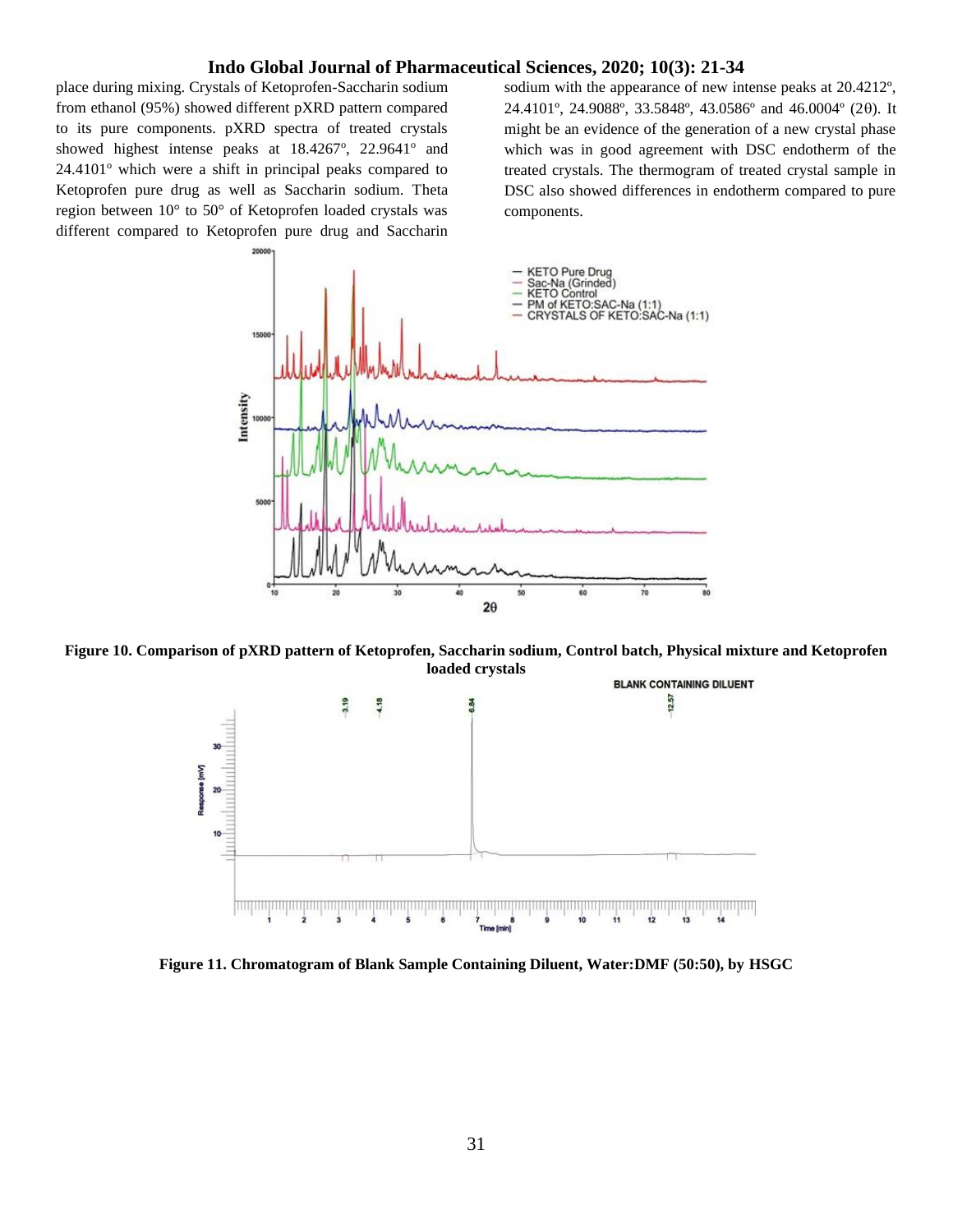

**Figure 12. Chromatogram of Standard1 by HSGC**



**Figure 14. Chromatogram of Ketoprofen Crystals by HSGC**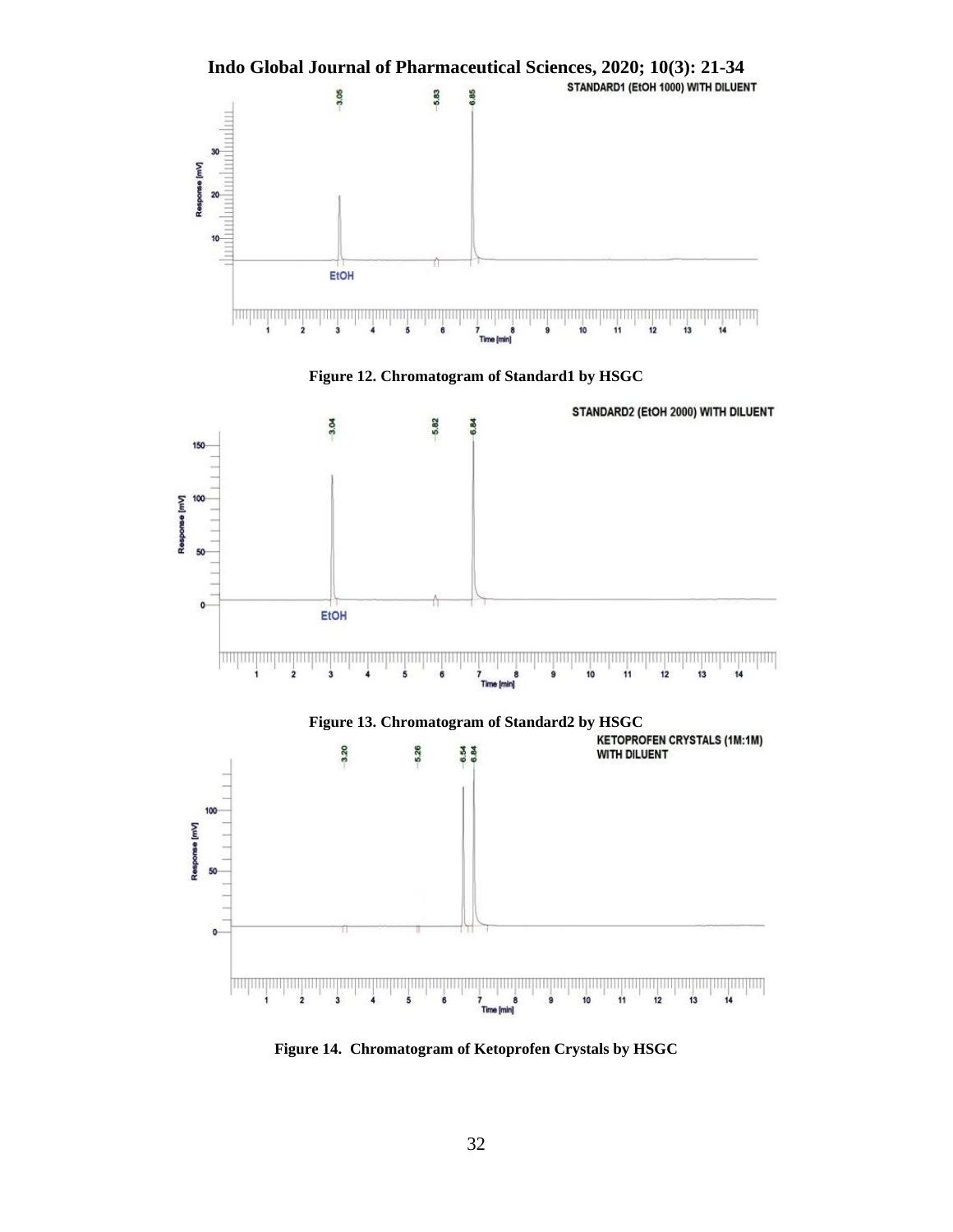## **4. Headspace Gas Chromatography (HSGC) study**

For determining the presence and amount of Ethanol (EtOH), if any, in the treated crystals, the analysis was done by HSGC (Headspace Gas Chromatography). The Figures 11 to 14 and Table 6 clearly suggested that there was no any Ethanol solvent present in the Ketoprofen loaded crystals.

## **CONCLUSION**

Ketoprofen is a BCS Class II drug having poor flowability and manufacturability. In the present research, directly compressible tablets of Ketoprofen crystals were prepared by crystallization technique which suggested improvement in the compressibility, mechanical properties, and tensile strength of Ketoprofen crystals compared to the pure drug. It was found

that for the preparation of treated crystals tablets, there was not required to add any amount of directly compressible diluent while the same was required to be added in the preparation of tablets of control batch and pure drug to enable it into directly compressible form. The dissolution of treated crystals as well as its tablets shown greater improvement in the dissolution profile compared to the pure drug. The characterization was carried out by SEM, DSC, pXRD and HSGC study suggested improvement in the physicochemical, mechanical and pharmacotechnical parameters of treated crystals compared to the pure drug.

## **ACKNOWLEDGEMENT**

The authors greatly acknowledge Emcure Pharmaceuticals Limited, Pune, India and Pure Chem. Pvt. Ltd., Ankleshwar, Gujarat, India for providing the gift samples of Ketoprofen and Saccharin sodium dihydrate, respectively. Authors are also extend the sincere gratitude to the Principal, B. K. Mody Government Pharmacy College, Rajkot and the HOD, Department of Pharmaceutical Sciences, Rajkot for assistance in the present research work by providing various instrumental facilities. This work was supported and funded by the Gujarat Council on Science and Technology (GUJCOST), Gandhinagar (Ref. No. GUJCOST/MRP/2014-15/2565, Dated 30/03/2015) and the authors are very much grateful for their kind financial assistance in the present research.

## **DATA AVAILABILITY**

Not declared.

## **CONFLICTS OF INTEREST**

Nil

## **FUNDING SOURCE**

No external funding declared.

## **REFERENCES**

1. Mazières, B., Rouanet, S., Guillon, Y., Scarsi, C., Reiner, V. Topical ketoprofen patch in the treatment of tendinitis: a randomized, double blind, placebo controlled study. J. of rheumatology, 2005; 32(8): 1563–1570.

2. Mazières, B. Topical ketoprofen patch. Drugs in R & D, 2005; 6(6): 337–344.

3. Sekiya, I. et al. Ketoprofen Absorption by Muscle and Tendon after Topical or Oral Administration in Patients Undergoing Anterior Cruciate Ligament Reconstruction. AAPS Pharm. Sci. Tech., 2010; 11(1): 154–158.

4. Amit, K., Mahalaxmi, R., Srinivas, P., Deepak, K. Enhancement of solubility and dissolution of poorly soluble drug: Ketoprofen as a model drug. J. Chem. Pharm. Res., 2011; 3(1): 268–276.

5. Khan, J. et al. Development and validation of a simple high performance liquid chromatographic method for determination of Ketoprofen in human plasma. Int. J. of Pharm. Studies and Res., 2011; 2(4): 1–5.

6. Dixit, M., Kulkarni, P.K., Kini, A.G. Spherical agglomeration of ketoprofen by solvent change method. Int. J. of Pharm. Sci. Rev. and Res., 2010; 4(3): 129–135.

7. Dixit, M., Kulkarni, P.K., Anis, S., Kini, A.G. Preparation and characterization of spherical agglomerates of ketoprofen by neutralization method. Int. J. of Pharm. and Bio Sci., 2010; 1(4): 395–406.

8. Dixit, M., Kulkarni, P.K., Gowtham, V., Shivakumar, H.G. Preparation and characterization of spray dried microparticle and chilled spray dried particle of ketoprofen by spray drying method. Asian J. of Pharm. and Cli. Res., 2011; 4(1): 138–142.

9. Nagar, G., Luhadiya, A., Agrawal, S., Dubey, P.K. Solubility enhancement of a poorly aqueous soluble drug ketoprofen using solid dispersion technique. Der. Pharmacia Sinica, 2011; 2(4): 67–73.

10. Chavda, V., Maheshwari, R.K. Tailoring of ketoprofen particle morphology via novel crystallo-co-agglomeration technique to obtain a directly compressible material. Asian J. of Pharm., 2008;  $2(1): 61-67.$ 

11. Dahiya, S. Studies on formulation development of a poorly water soluble drug through solid dispersion technique. Thai. J. Pharm. Sci., 2010; 34: 77–87.

12. Anderson, N.H., Bauer, M., Boussac, N., Khan-Malek, R., Munden, P., Sardaro, M. An evaluation of fit factors and dissolution efficiency for the comparison of in- vitro dissolution profiles. J. Pharm. Biomed. Anal., 1998; 17: 811–822.

13. A Technical Guide for Static Headspace Analysis using GC, Restek: Freude an Chromatografie. www.restekgmbh.de; 1–20.

14. Kolb, B. Chromatography Gas: Headspace gas chromatography. Academic press, 2000; 489–496.

15. Raval, M.K., Vaghela, P.D., Vachchani, A.N., Sheth, N.R. Role of excipients in the crystallization of Albendazole. Advan. Powd. Tech., 2015; 26: 1102–1115.

16. Vaghela, P.D., Tank, H.M., Chavda, J.R., Shah, P.I., Tank, P.H. Improvement of Physicomechanical and Pharmacotechnical Parameters of Ketoprofen crystals, in: Proc. of RK University's First International Conference on Research & Entrepreneurship, 2016; 579-600.